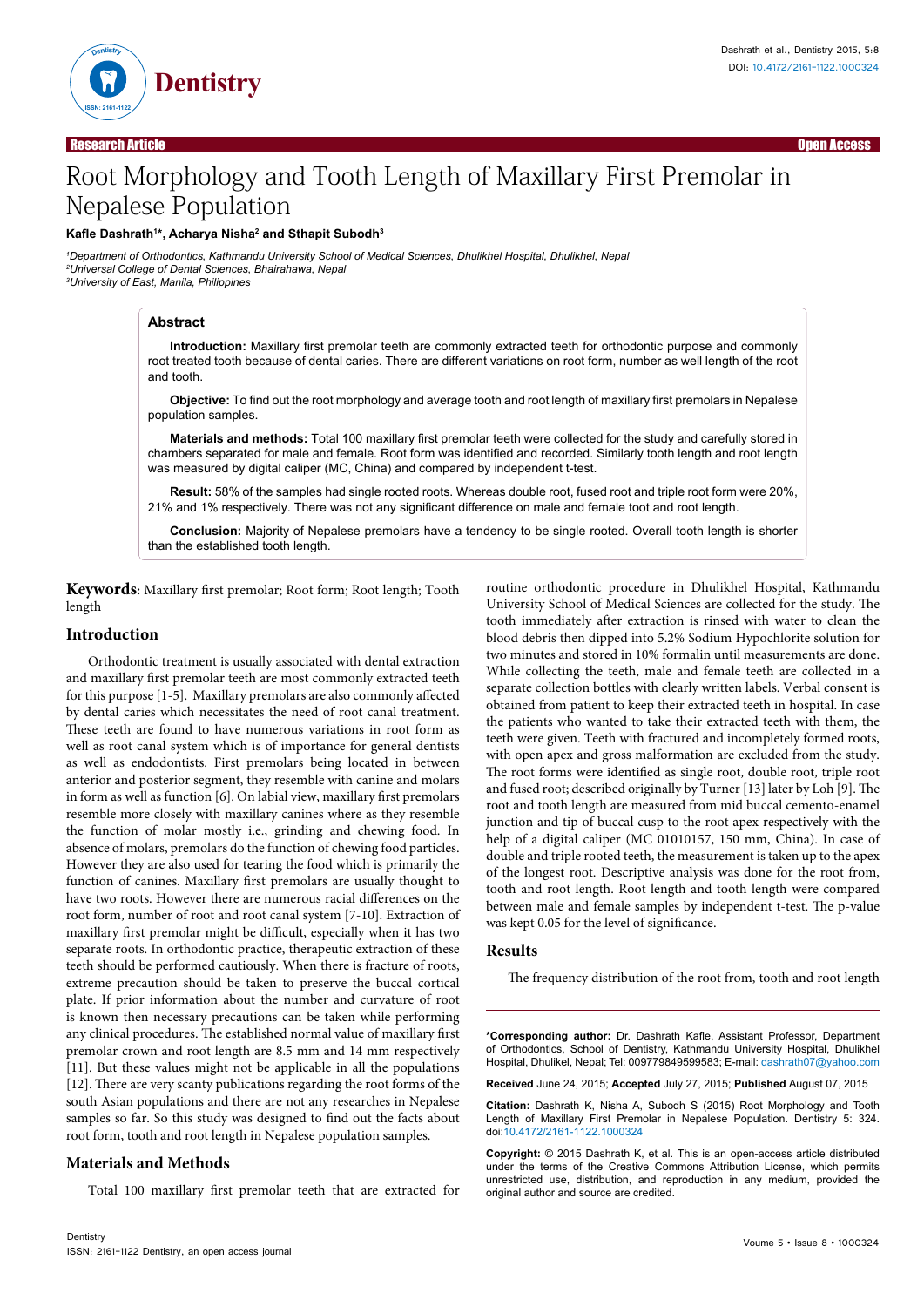is shown in Table 1. Out of 100 specimens, majority of the teeth had single root form (58%,  $n= 58$ ) whereas double root ( $n= 20$ ), fused ( $n=$ 21) and triple root (n=1) forms were 20%, 21% and 1% respectively.

The tooth length, root length as well as comparison of these measurements between two genders are shown in Table 2. The average tooth length was 21 mm with minimum and maximum tooth length 17.52 mm and 24.69 mm respectively. The mean tooth length in male and female were 21.09± 2.09 mm and 20.99 ± 1.65 mm and mean root length were  $13.08 \pm 2.00$  mm and  $12.63 \pm 1.50$  mm respectively. The independent t-test did not show any significant difference on tooth and root length between male and female samples.

## **Discussion**

The study was designed to obtain some idea about the root form, tooth length as well as root length of maxillary first premolar in Nepalese samples. So far there are no publications on root form and tooth length in Nepalese population. We have carefully stored the maxillary first premolar teeth immediately after extraction so that there is no confusion regarding the identifying characteristics of the tooth and to avoid possible biases.

In our study, 58% of the samples are found to have single root. There are varying reports from similar Asian studies. Walker and Loh in separate studies done in south-Chinese populations have found that 60% and 50% of their sample had single root [9,10]. Similarly a CBCT (Cone-Beam Computed Tomography) study done by Tian et al. in Chinese population has found that 66% of the maxillary first premolars had single root [14-16]. So Chinese population has more tendency towards having single root maxillary first premolar. However in contrast to our study and the Chinese studies, the studies done in Saudi and Jordanian population has shown the predominance of double rooted maxillary first premolars [17,18].

Other non-Asian studies have however shown the predominance of double rooted maxillary first premolars [6,7,12,15,19]. Some authors have clearly divided root forms into single, double, fused and triple roots as shown in Table 3 [6,9,18]. The difference on prevalence of root form on different studies might be because of the different criteria followed. If we assume fused root are the variant of double root then our findings will also be different. Triple rooted maxillary first premolars are very rare entity. It is reported to be between 0.8-6% [6,7,9,12,18]. In our study, only one sample had three roots.

Regarding the length of the tooth, our study has found that there is

| 16(61.5%)<br>4 (15.4%)<br>Male<br>$6(23.1\%)$<br>26<br>۰<br>42 (56.8%)<br>16 (21.6%)<br>15 (20.3%)<br>$1(1.4\%)$<br>Female<br>74 | <b>Sex</b> |          | Single root Double root Fused root |          | <b>Triple root</b> | Total |
|----------------------------------------------------------------------------------------------------------------------------------|------------|----------|------------------------------------|----------|--------------------|-------|
|                                                                                                                                  |            |          |                                    |          |                    |       |
|                                                                                                                                  |            |          |                                    |          |                    |       |
|                                                                                                                                  | Overall    | 58 (58%) | 20 (20%)                           | 21 (21%) | $1(1\%)$           | 100   |

|  |  |  |  | <b>Table 1: Root form distribution.</b> |  |
|--|--|--|--|-----------------------------------------|--|
|--|--|--|--|-----------------------------------------|--|

| <b>Tooth/Root</b><br>length | Sex    | N  | Mean  | <b>Standard</b><br><b>Deviation</b> | p-value | <b>Significance</b> |
|-----------------------------|--------|----|-------|-------------------------------------|---------|---------------------|
| Tooth length                |        | 64 | 21.00 | 1.77                                |         |                     |
| Root length                 |        |    | 12.76 | 1.65                                |         |                     |
| <b>Tooth Length</b>         | Male   | 20 | 21.02 | 2.09                                | 0.948   | NS                  |
|                             | Female | 46 | 20.99 | 1.65                                |         |                     |
| Root Length                 | Male   | 20 | 13.08 | 2.00                                | 0.341   | NS                  |
|                             | Female | 46 | 12.63 | 1.50                                |         |                     |

NS: Not Significant

**Table 2:** Tooth length and root length measurement.

| Author                                                                                | Year | Population       | Sample<br>size | One<br>root | <b>Double</b><br>root | <b>Triple</b><br>root    | <b>Fused</b><br>root |
|---------------------------------------------------------------------------------------|------|------------------|----------------|-------------|-----------------------|--------------------------|----------------------|
| Woelfel J [6]                                                                         | 1990 |                  | 200            | 38          | 61                    | 1                        |                      |
| Chapparo AJ,<br>Segura JJ,<br>Guerrero E,<br>Jimenez-Rubio A.<br>Murillo C et al. [7] | 1999 | Spanish          | 150            | 40          | 56.7                  | 3.3                      |                      |
| <b>Loh HS [9]</b>                                                                     | 1996 | Singaporean      | 957            | 49.4        | 50.6                  | ÷,                       | 32.1                 |
| Walker RT [10]                                                                        | 1987 | Chinese          | 100            | 60          | 40                    |                          |                      |
| Pecora JD,<br>Saquy PC, Sousa<br>Neto MD, Woelfel<br>JB [12]                          | 1992 | <b>Brazilian</b> | 240            | 55.8        | 41.7                  | 2.5                      |                      |
| Ingle $JI [14]$                                                                       | 1965 |                  |                | 43          | 55                    | $\overline{\phantom{0}}$ | 33                   |
| Vertucci FJ.<br>Gegauff A [15]                                                        | 1979 | Caucassian       | 400            | 26.2        | 70                    |                          | 13.5                 |
| Tian YY, Guo B,<br>Zhang R, Yu X,<br>Wang H, Hu T, et<br>al. [16]                     | 2012 | Chinese<br>south | 300            | 66          | 33                    | 1                        |                      |
| Awawdeh L<br>Abdullah H, Al-<br>Qudah A. [17]                                         | 2008 | Jordanian        | 600            | 30.8        | 68.4                  | .8                       |                      |
| Ateih MA [18]                                                                         | 2008 | Saudi            | 246            | 17.9        | 80.9                  | 1.2                      |                      |
| Rwenyonyi C,<br>Kutesa A, Muwazi<br>L. Buwembo W<br>$[19]$                            | 2011 | Uganda           | 202            | 26.7        | 60.9                  |                          | 12.37                |
| <b>Present Study</b>                                                                  | 2015 | Nepalese         | 100            | 58          | 17.1                  | 22.4                     | 1.3                  |

**Table 3:** Root forms in different populations.

no significant difference on root and tooth length between males and female samples. The mean tooth length was 21 mm and root length was 12.76 mm. This length is shorter than the established tooth and root length mentioned by Ash [11]. However the study done by Pecora on Brazilian population has found the result similar to our study. In their study, the mean length of the tooth was found to be 21.0 mm [12]. In our study the mean length is 21 mm with minimum 17.52 mm and maximum length 24.56 mm.

#### **Conclusion**

Based on the findings of the study we conclude that the maxillary first premolars in Nepalese population have a tendency to be single rooted and tooth length is shorter than the previously established data.

#### **References**

- 1. [Angelillo IF, Nobile CG, Pavia M \(1996\) Survey of reasons for extraction of](http://www.ncbi.nlm.nih.gov/pubmed/8954220)  [permanent teeth in Italy. Community Dent Oral Epidemiol 24: 336-340.](http://www.ncbi.nlm.nih.gov/pubmed/8954220)
- 2. [Baqain ZH, Khraisat A, Sawair F, Ghanam S, Shaini FJ, et al. \(2007\) Dental](http://www.ncbi.nlm.nih.gov/pubmed/17385396)  [extraction for patients presenting at oral surgery student clinic. Compend](http://www.ncbi.nlm.nih.gov/pubmed/17385396)  [Contin Educ Dent 28: 146-150.](http://www.ncbi.nlm.nih.gov/pubmed/17385396)
- 3. [McCaul LK, Jenkins WM, Kay EJ \(2001\) The reasons for the extraction of](http://www.ncbi.nlm.nih.gov/pubmed/11520588)  [various tooth types in Scotland: a 15-year follow up. J Dent 29: 401-407.](http://www.ncbi.nlm.nih.gov/pubmed/11520588)
- 4. [Reich E, Hiller KA \(1993\) Reasons for tooth extraction in the western states of](http://www.ncbi.nlm.nih.gov/pubmed/8306617)  [Germany. Community Dent Oral Epidemiol 21: 379-383.](http://www.ncbi.nlm.nih.gov/pubmed/8306617)
- 5. [Sayegh A, Hilow H, Bedi R \(2004\) Pattern of tooth loss in recipients of free](http://www.ncbi.nlm.nih.gov/pubmed/15009595)  [dental treatment at the University Hospital of Amman, Jordan. J Oral Rehabil](http://www.ncbi.nlm.nih.gov/pubmed/15009595)  [31: 124-130.](http://www.ncbi.nlm.nih.gov/pubmed/15009595)
- 6. Woelfel J (2012) Dental anatomy (8thedn), Wolters Kluwer, Philadelphia.
- 7. [Chaparro AJ, Segura JJ, Guerrero E, Jimenez-Rubio A, Murillo C, et al. \(1999\)](http://www.ncbi.nlm.nih.gov/pubmed/10379274)  [Number of roots and canals in maxillary first premolars: study of an Andalusian](http://www.ncbi.nlm.nih.gov/pubmed/10379274)  [population. Endod Dent Traumatol 15: 65-67.](http://www.ncbi.nlm.nih.gov/pubmed/10379274)

Page 2 of 3